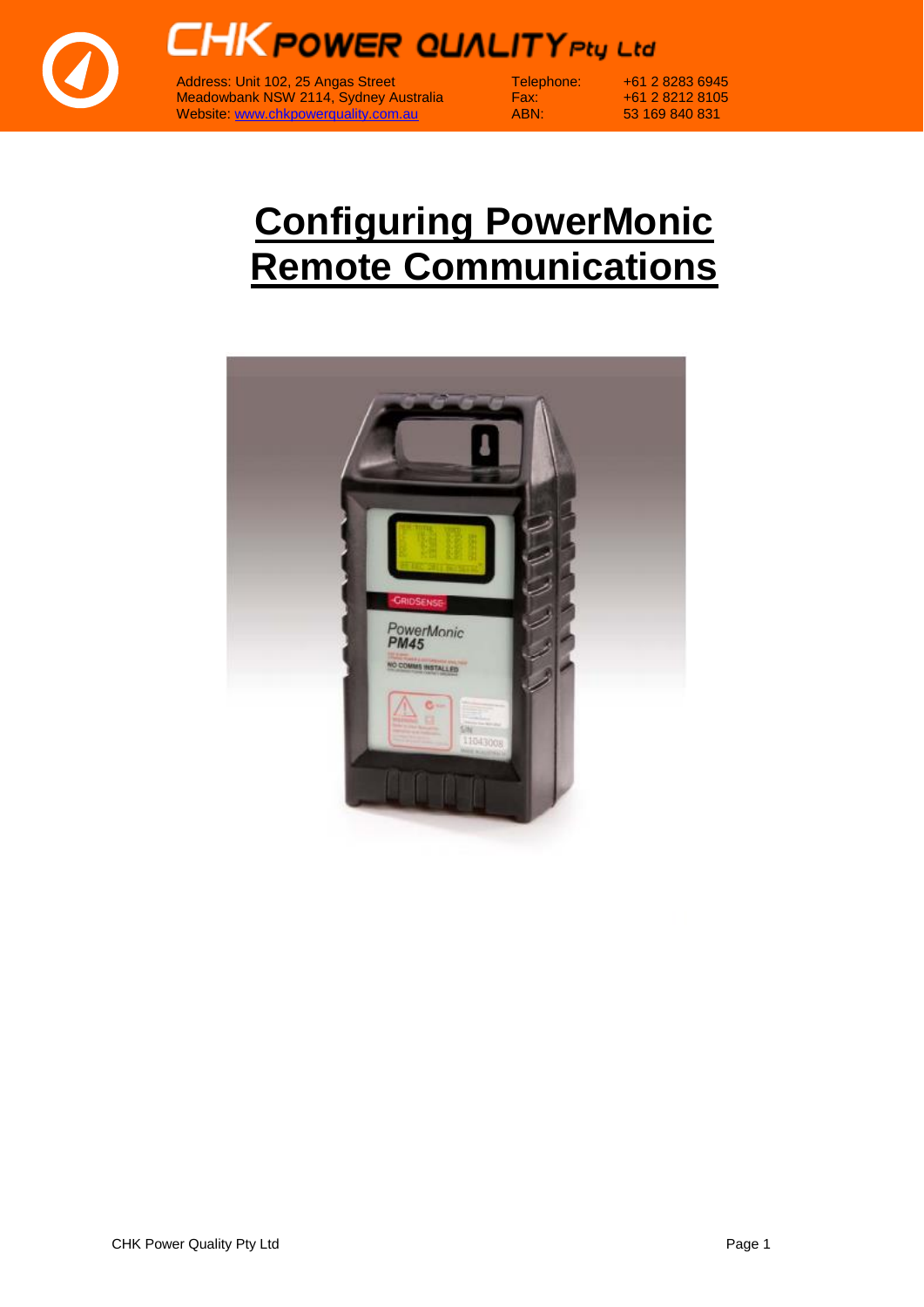

# **CHK POWER QUALITY Pty Ltd**

Address: Unit 102, 25 Angas Street Telephone: +61 2 8283 6945 Meadowbank NSW 2114, Sydney Australia Fax: +61 2 8212 8105 Website: [www.chkpowerquality.com.au](http://www.chkpowerquality.com.au/) ABN: 53 169 840 831

#### **Contents**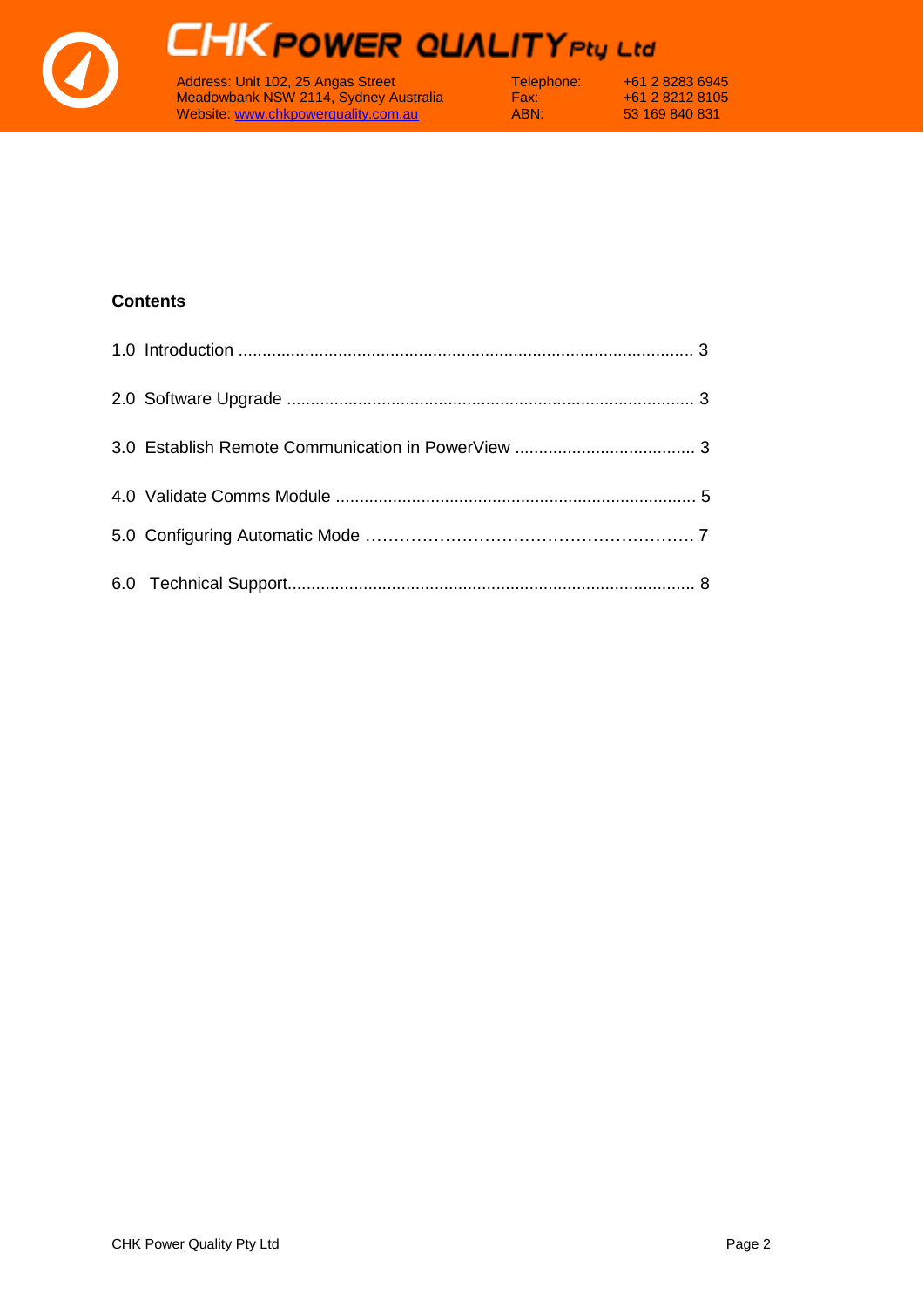## **CHK POWER QUALITY Pty Ltd**

Address: Unit 102, 25 Angas Street Telephone: +61 2 8283 6945<br>Meadowbank NSW 2114, Sydney Australia Fax: +61 2 8212 8105 Meadowbank NSW 2114, Sydney Australia Fax:  $+61 2 8212 8105$ <br>
Website: www.chkpowerguality.com.au ABN: 53 169 840 831 Website: [www.chkpowerquality.com.au](http://www.chkpowerquality.com.au/) ABN: 53 169 840 831

#### **1.0 Introduction**

Remote Configuration is applicable for PowerMonic 35 and 45. It enables users to remotely access PowerMonic data. Thus, saving time, money and manpower while speeding up data analysis via PowerMonic Software.

#### **2.0 Software Upgrade**

Uninstall old version PowerView from PC and install PowerView 4.7.3. The new release is bundled with PowerMonic Firmware loader and the PM Sync software. Please refer to the PM Sync Technical Manual for PM Sync user instructions.

Please access CHK Power Quality's website to download Power view 4.7.3.

The user will need additional files, download the following folders to PC Desktop:

- PV4setup\_4\_7\_3.exe
- Firmware file
- Utilities file
- Manuals

Download all relevant files to the user's preferred location.

#### **3.0 Establish Remote Communication in PowerView**

Launch Power View 4.7.3 and click Connect to PowerMonic. Select Direct Cable connection when the PowerMonic Connection Mode window launches. The PowerMonic Operation window will appear, click on the Comms Module Config tab and click on Default. The Ethernet and 3G details will establish automatically.

Make sure Powermonic firmware is at least 4.54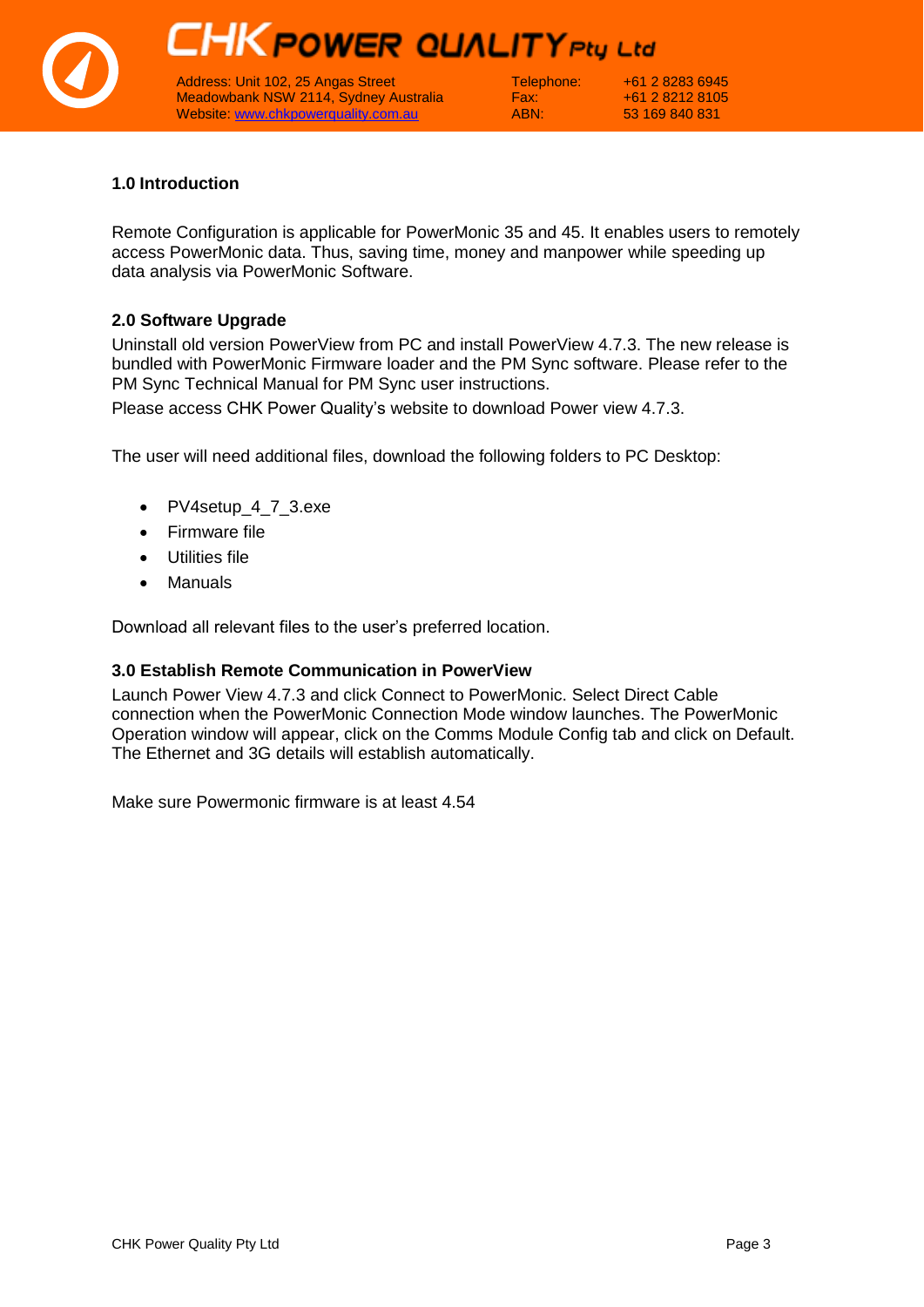| PowerMonic Operation - PowerView 4.7.2                                  |                           |  |
|-------------------------------------------------------------------------|---------------------------|--|
| Control Panel   On-line Monitor   Advanced Controls Comms Module Config |                           |  |
| Site Description                                                        | Version: 1                |  |
| $-3G-$                                                                  |                           |  |
| APN 3G                                                                  |                           |  |
| 3G User Name                                                            |                           |  |
| 3G Password                                                             |                           |  |
| Show Password                                                           |                           |  |
| PAP only Authentication                                                 |                           |  |
| <b>Ethernet</b>                                                         |                           |  |
| Static IP                                                               |                           |  |
| NetMask                                                                 |                           |  |
|                                                                         |                           |  |
| 13000<br><b>TCP Listen Port 1</b>                                       |                           |  |
| 20000<br><b>TCP Listen Port 2</b><br>Caching Data at Interval           |                           |  |
| $ 2\rangle$<br>$\mathbf{v}$ + $\mathbf{H}$ r                            |                           |  |
|                                                                         |                           |  |
|                                                                         |                           |  |
|                                                                         |                           |  |
| Reverse Config   Comms Module config will be set back to old version    | Default<br>Save<br>Cancel |  |
|                                                                         |                           |  |

- Enter a site description
- Enter 3G settings provided by your sim card provider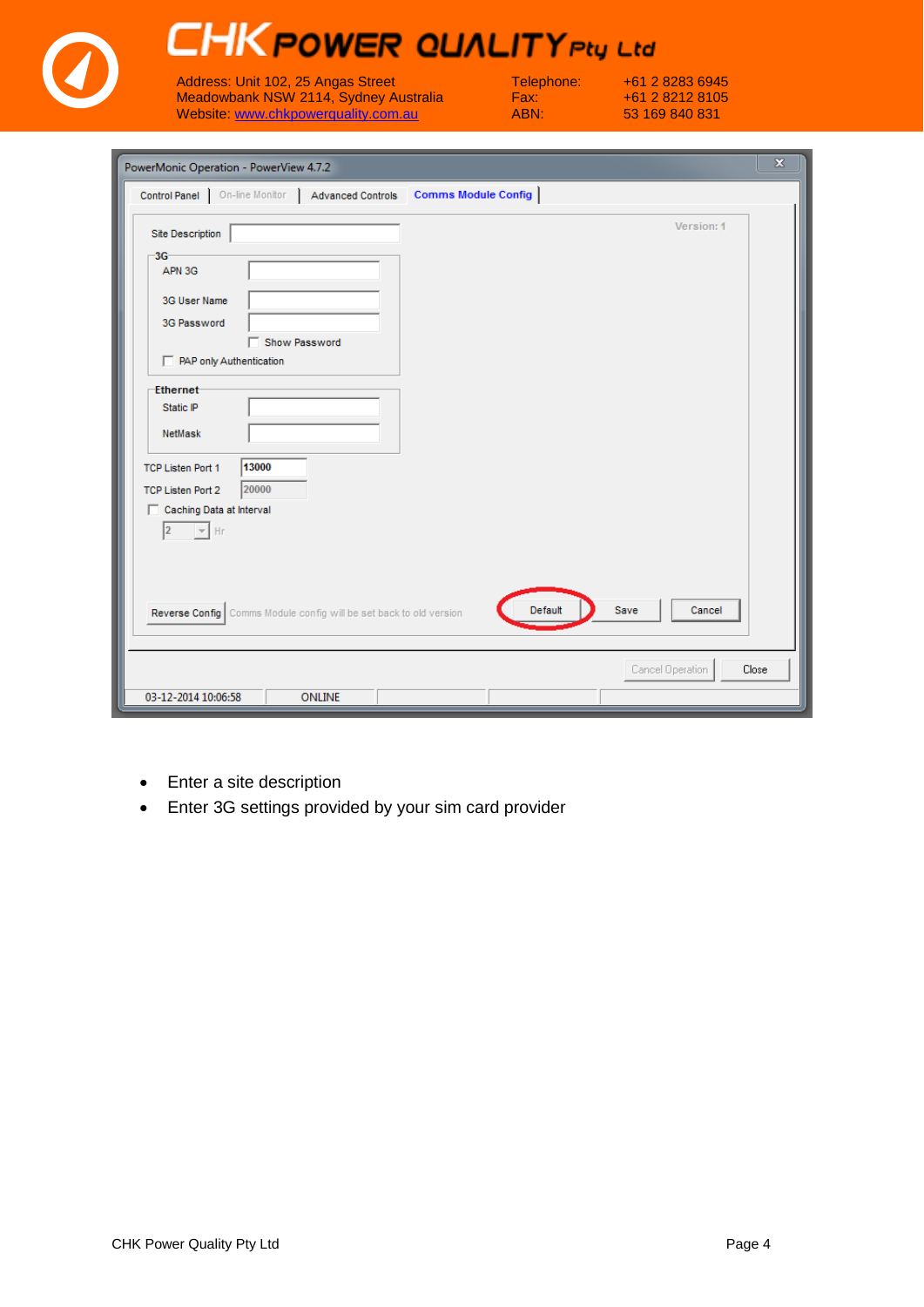| PowerMonic Operation - PowerView 4.7.2                                                                                                                                                                                                                           |                                                                                                          |                         |                |
|------------------------------------------------------------------------------------------------------------------------------------------------------------------------------------------------------------------------------------------------------------------|----------------------------------------------------------------------------------------------------------|-------------------------|----------------|
|                                                                                                                                                                                                                                                                  | Control Panel   On-line Monitor   Advanced Controls Comms Module Config                                  |                         |                |
| <b>Site Description Site Name</b><br>3G<br>APN 3G<br>3G User Nam<br>3G Password<br>PAP only Authentication<br><b>Ethernet</b><br>Static IP<br><b>NetMask</b><br><b>TCP Listen Port 1</b><br><b>TCP Listen Port 2</b><br>Caching Data at Interval<br>12<br>$-$ Hr | telstra.corp<br>user@example.org<br>********<br>Dasswor<br>10.10.20.100<br>255,255,0.0<br>15000<br>20000 | Ignore Ethernet setting | Version: 1     |
|                                                                                                                                                                                                                                                                  | Reverse Config   Comms Module config will be set back to old version                                     | Default                 | Save<br>Cancel |

- Don't change Ethernet settings unless you have been provided with an ethernet cable
- Press save
- Go to Advanced Controls
- Press Reset PowerMonic

### **4.0 Validate Comms Module**

Open PM Sync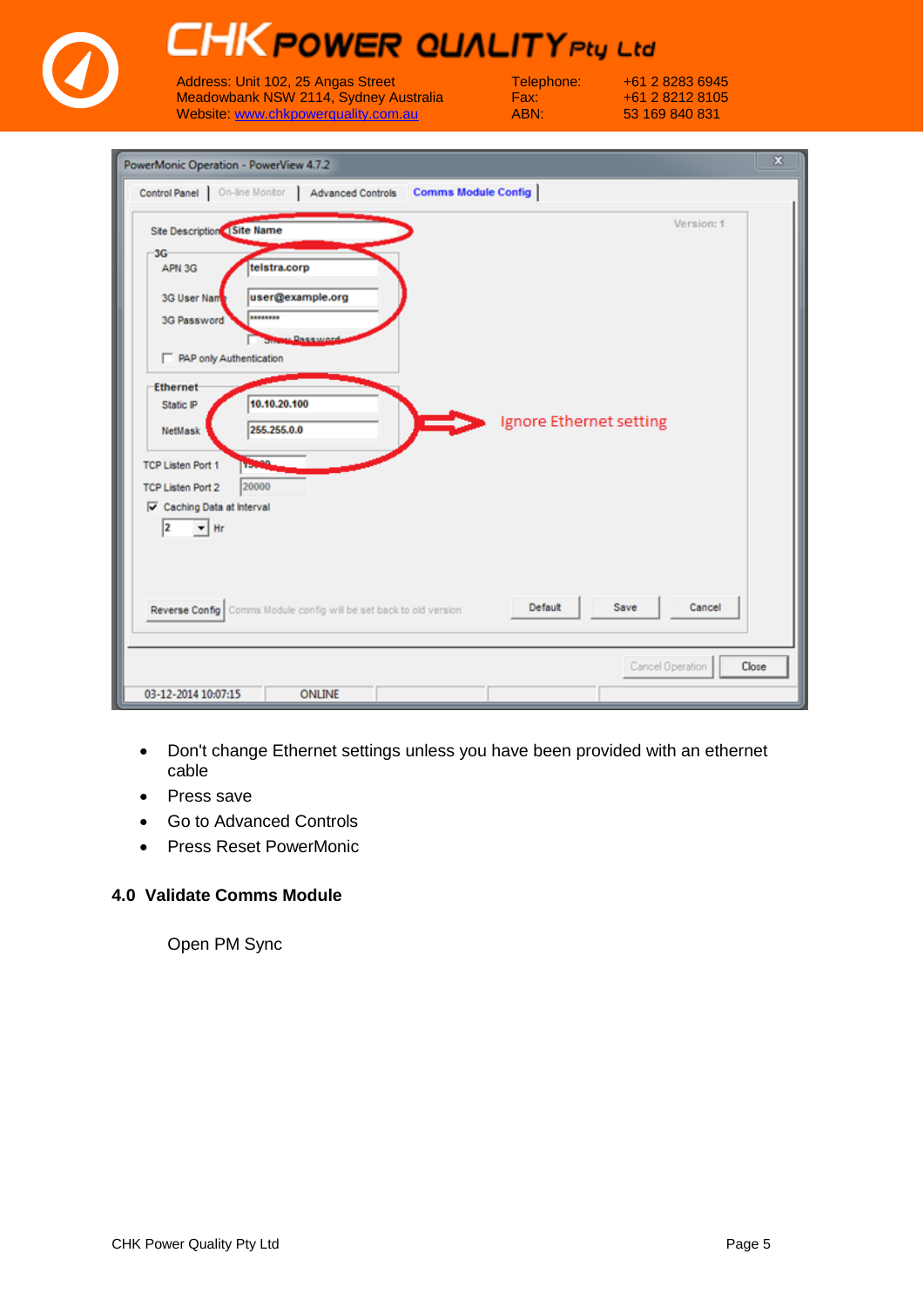

• If opened from start menu, choose Manual mode

| $\mathbf{x}$<br>o.<br>PM Sync Manual Mode Version 1.1.0<br><b>INCLUS</b><br><b>A</b>                |                          |                         |                         |               |                |  |  |  |
|-----------------------------------------------------------------------------------------------------|--------------------------|-------------------------|-------------------------|---------------|----------------|--|--|--|
| <b>Add Device</b><br><b>Details</b><br><b>Device Name</b><br><b>IP Address</b><br>Add<br>Remove All |                          |                         |                         |               |                |  |  |  |
|                                                                                                     | <b>Saved Devices</b>     |                         |                         |               |                |  |  |  |
| ID#                                                                                                 | Device Name              | <b>IPAddress</b>        | <b>Site Description</b> | Serial Number |                |  |  |  |
| 5                                                                                                   | test pm45                | 172.16.18.2             |                         |               | Delete<br>Test |  |  |  |
| 6                                                                                                   | Powermonic test service  | 115.70.31.118           | pmtest                  | 14132003      | Test Delete    |  |  |  |
|                                                                                                     |                          |                         |                         |               |                |  |  |  |
| Convert PM4 to CSV files                                                                            | Erase and Reset Now      | -GRIDSENSE <sup>®</sup> |                         |               |                |  |  |  |
|                                                                                                     | <b>Download Selected</b> | Cancel Download         | Firmware Upgrade        | Reboot        | Download Logs  |  |  |  |

- Enter a name for the PowerMonic
- Enter the IP provided by your sim card provider
- Press Add
- Make sure the powermonic is connected
- Press Test
- Make sure firmware and BSP is up to date [screenshot]. Contact CHK if out of date.
- PM remote comms is ready to use.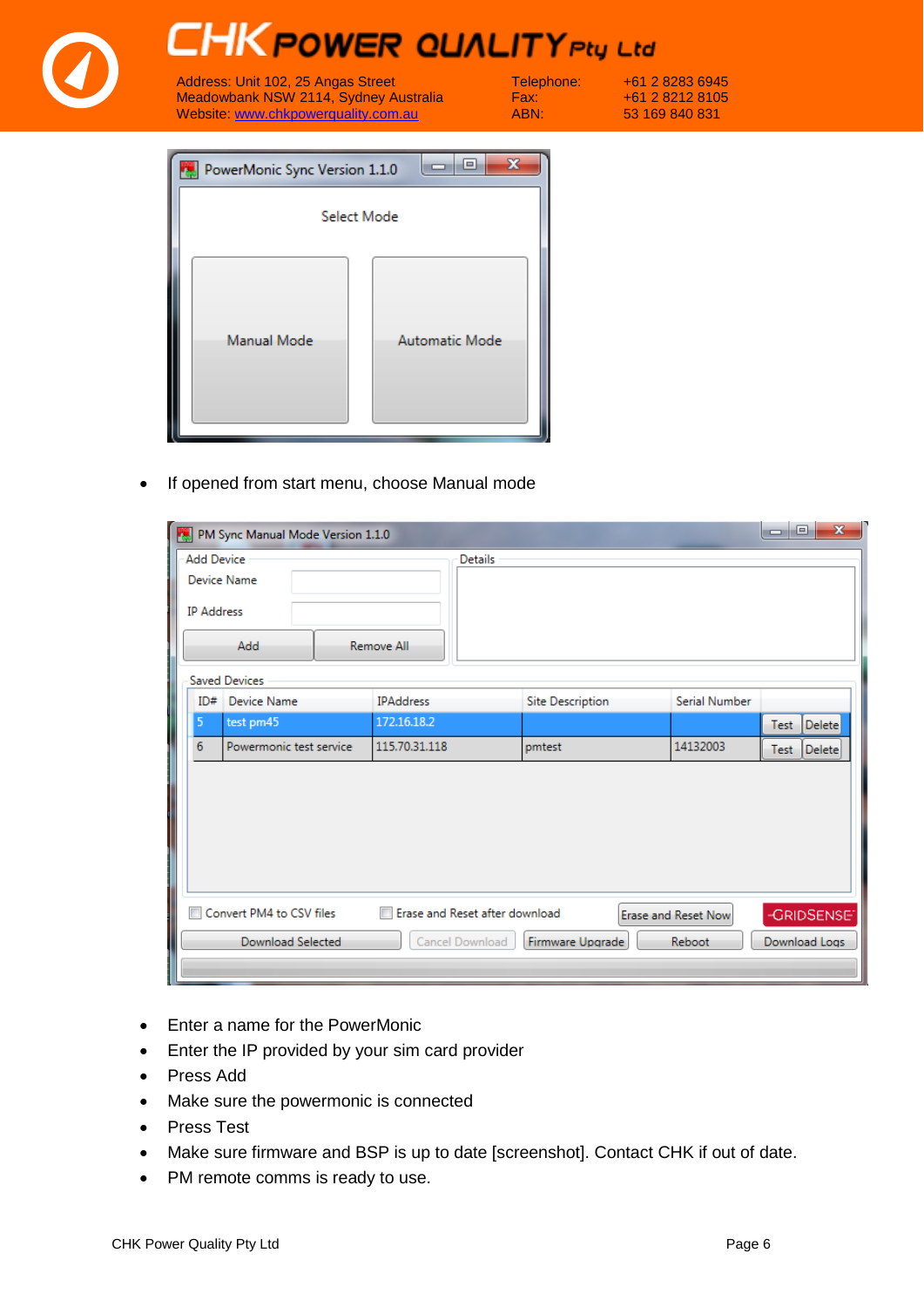

- Press Test. The powermonic details(serial number,firmware version etc will appear in detail window.
- PM remote comms is ready to use.

#### **5.0 Configuring Automatic Mode**



- PM Sync can be setup in automatic mode to download data.
- Scheduler can be used to download the data periodically.